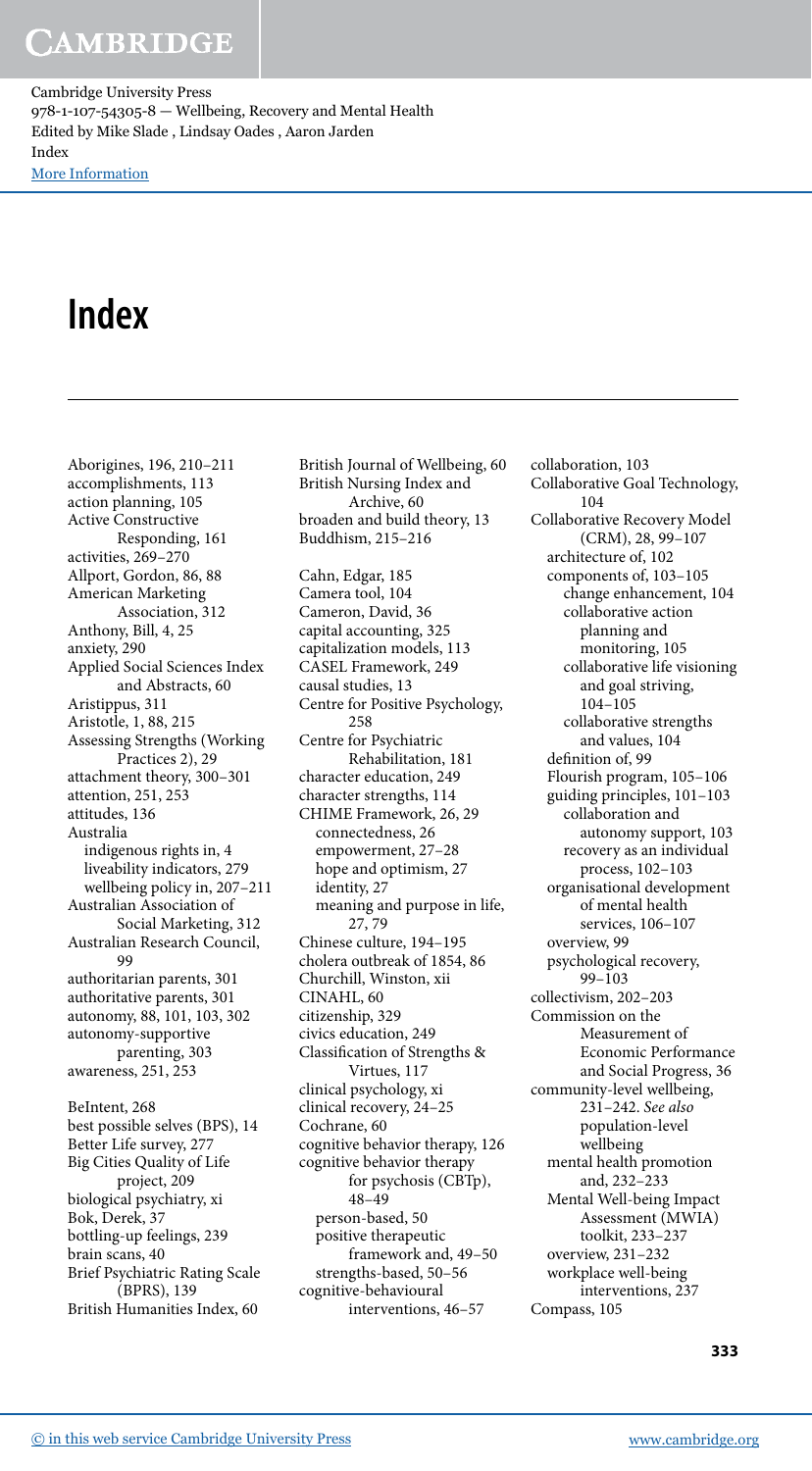### **334 Index**

dysphoria, xii

 dynamic equilibrium theory of happiness, 48

 compensation models, 113 competition, 317–318 Complete State Model, 87 Composite International Diagnostic Interview Short Form (CIDI-SF), 90–91 comprehension, 251-252, 253 Comprehensive Soldier Fitness Program, 1, 161 connectedness, 26 contemplative education, 248 coping, 251-252, 253 co-production, 184-186, 327–328 Creating Healthy Workplaces program, 293 critical thinking, 318 cross-sectional studies, 12–13 Csikszentmihalyi, M., 11, 53 Cyclical Model, 248 databases, 60 Davidson, Larry, 3 Davison, Emily, 329 Delman, Jonathan, 176 *Demographic Change and Liveability Panel Report* , 277 Denmark, 28 depression, xi, 290 dialectical behavior therapy, 126 Diener, Ed, 37, 87, 89-90 dignity of risk, 176–177 disabling conditions, removing, xii Domains of Positive Functioning Network, 250–255 attention and awareness, 251 comprehension and coping, 251–252 emotion management, 251 goals and habits, 252 in recovery of students, 258–259 relationships, 252 in schools, 257–258 virtues, 252 DotB, 255 drug, xii dual continuum model, 219–220

 Easterlin Paradox, 277 Eastern traditions, 215–216 eating disorders, 304 ecological value, 320 economists, 7 Education Development Center, 245 Education International, 245 EMBASE, 60 emergency services, 157–164 current state of health in, 157–158 first responders, 157 salutogenic wellbeing in, 158–159 wellbeing initiatives, 160–163 group level, 160–162 individual level, 160 organisational level, 162–163 peripheral level, 163 emotional intelligence, 248 emotional value, 320 emotional wellbeing, 87-88, 239–240 emotions, 251, 253 employee assistance programs, 295 empowerment, 27–28 engagement, 113, 136 England, 28 enjoyment (ENJ), 62 environmental mastery, 88 Epicurus, 215 Epsom Derby, 329 eudaimonia, 1, 88 eudaimonic wellbeing, 8, 207 , 215 , 311 . *See also* hedonic wellbeing European Social Marketing Association, 312 European Social Survey (ESS),  $90$  evidence base, 12–13 experience sampling method, 53 family, 78 . *See also* parenting Family Wellbeing Guidelines, 208 Family Whanau and Wellbeing Project, 209

financial capital, 325 First Nations, 196 first responders, 157 Five Ways to Wellbeing, 1, 209 Flourish program, 105–106 flourishing, 10 flow theory, 13 FOCUS (comprehensive smartphone system for self-management of schizophrenia), 151–152 focus of recovery concept, 102 Focusing Resources for Effective School Health (FRESH), 245 Foresight Project on Mental Capital and Wellbeing, 268 Foresight Report, 1 forgiveness, 14, 120 Foucault, Michel, 313 Frankl, Victor, 86 Freud, Sigmund, xi Frey, Bruno, 37 functional value, 320 Further Education (FE) College, 183 G20, 277 Gallup World Poll, 40 General Health Questionnaire (GHQ), 220 general life satisfaction (LS), 62 General Social Survey, 38–39 Generic Youth Development Framework, 248 George V, King, 329 git of time, 122 goals, 254 goals and habits, 252 gratitude, 15 journal, 117 letter, 121 measures of, 15 visit, 121 Grey Literature Network Service, 60 Gross Domestic Product (GDP), 35–36 Gross National Product (GNP), 35–36 group level research, 11 habits, 252, 254 happier@work programme,

236–237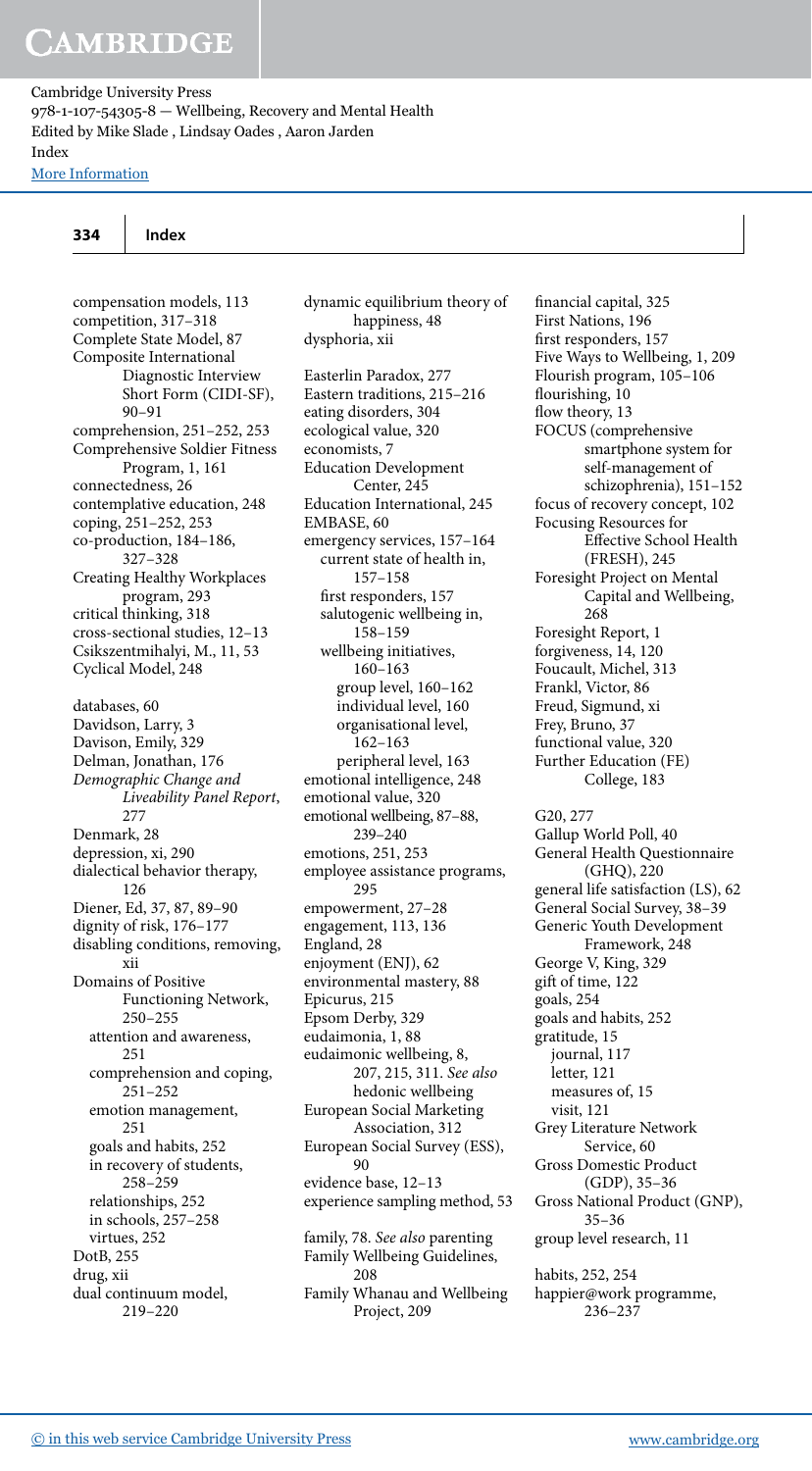| Index | 335 |
|-------|-----|
|       |     |

 happiness, 10 . *See also* wellbeing cultural differences in, 37 definition of, 37 dynamic equilibrium theory of, 47 individual and cultural differences, 37 individual differences in, 37 measuring, 35–38 effectiveness of, 40 insensitivity of scales in, 39–40 right kind of happiness, 41–42 quality of life and, 37 role in policymaking, 42 World Happiness Report, 37 Health and Behaviour in the Population Survey (HEPS), 223 Health Impact Assessment (HIA), 211 Health of the Nation Outcome Scale (HoNOS), 139 Healthy and Resilient Organisation (HERO) model, 163 hedonic wellbeing, 8, 87-88, 207 , 215 , 311 . *See also* eudaimonic wellbeing homosexuality, 4 hope, 17, 27 hope theory, 13 human capital, 325 Huppert, Felicia, 90 identity, 27 illness, 136 ILUTE model, 280 Implementing Recovery through Organisational Change (ImROC), 181 ImROC, 28 indigenous rights, 4 individual learning plans (ILPs), 184, 186 individual level research, 11 individualism, 202–203 inner wellbeing, 197 INSPIRE recovery support, 29 Institute for Sustainable Resources, 279 intellectual capital, 325 interaction, 136

 International Bibliography of Social Sciences, 60 International Social Marketing Association, 312 Ireland, 28 ITAREPS (information technology–aided relapse prevention in schizophrenia program), 149 Jahoda, M., 86, 88

job crafting, 162 job stressors, 290–291 Journal of Positive Psychology, 60 journals, 60

 Kennedy, Robert F., 36 Keyes, Corey, 87 Kings College London, 237 Kings Health Partners, 237 Kooloobong Village (KBV) description of, 265 enablers, 266–271 integrated wellbeing social marketing, 268–269 positive psychology coaching training and culture, 269 strengths knowledge, use and spotting, 270–271 web and smartphone based self-regulation tools, 267–268 wellbeing informed activity planning, 269–270 Live Out Loud Program, 271 as a positive residence, 266 program and organisational development, 266–271 wellbeing and recovery in, 272–274

 Lagarde, Christine, 277 Lancashire Quality of Life Profile (LQoLP), 62 Layard, Richard, 37 leader behaviour, 161 Learning to Breathe Program, 248 Lehman Quality of Life Interview (LQOL), 62 LGBTQI community, 174

 life satisfaction, 10 psychosis and, 47 Life satisfaction Index (LSI), 62 LifeJET, 104, 105 life-story work, 27 Lincoln, Abraham, xii Live Out Loud Program, 268, 271 liveability, 277–286 definition of, 277 indices, 277–279 location-based model of, 282–284 perceived, 280 residential mobility and, 279–280 liveability indices, 277–279 living capitals, 325 Living Standards Framework, 210 Manchester Assessment of Quality of Life (MANSA), 62 Manchester Short Assessment (MANSA), 139 manufactured capital, 325 Maori wellbeing, 196 MAP (My Action Plan), 105 market segmentation, 316 Maslow, Abraham, 11, 86 Maudsley NHS Foundation Trust, 268 meaning in life, 75–80 CHIME Framework, 27 definition of, 75-76 family and, 78 measurement of, 79–80 mental health recovery and, 78–79 mind-body connection and, 77 psychological view of, 77 reduction in perception of, 78 self-transcendence to, 78 wellbeing and, 76-78, 113 Meaning in Life Questionnaire (MLQ), 80 Measuring National Well-being Programme, 1 Medical Research Council (MRC) Framework for Evaluating Complex Health Interventions, 135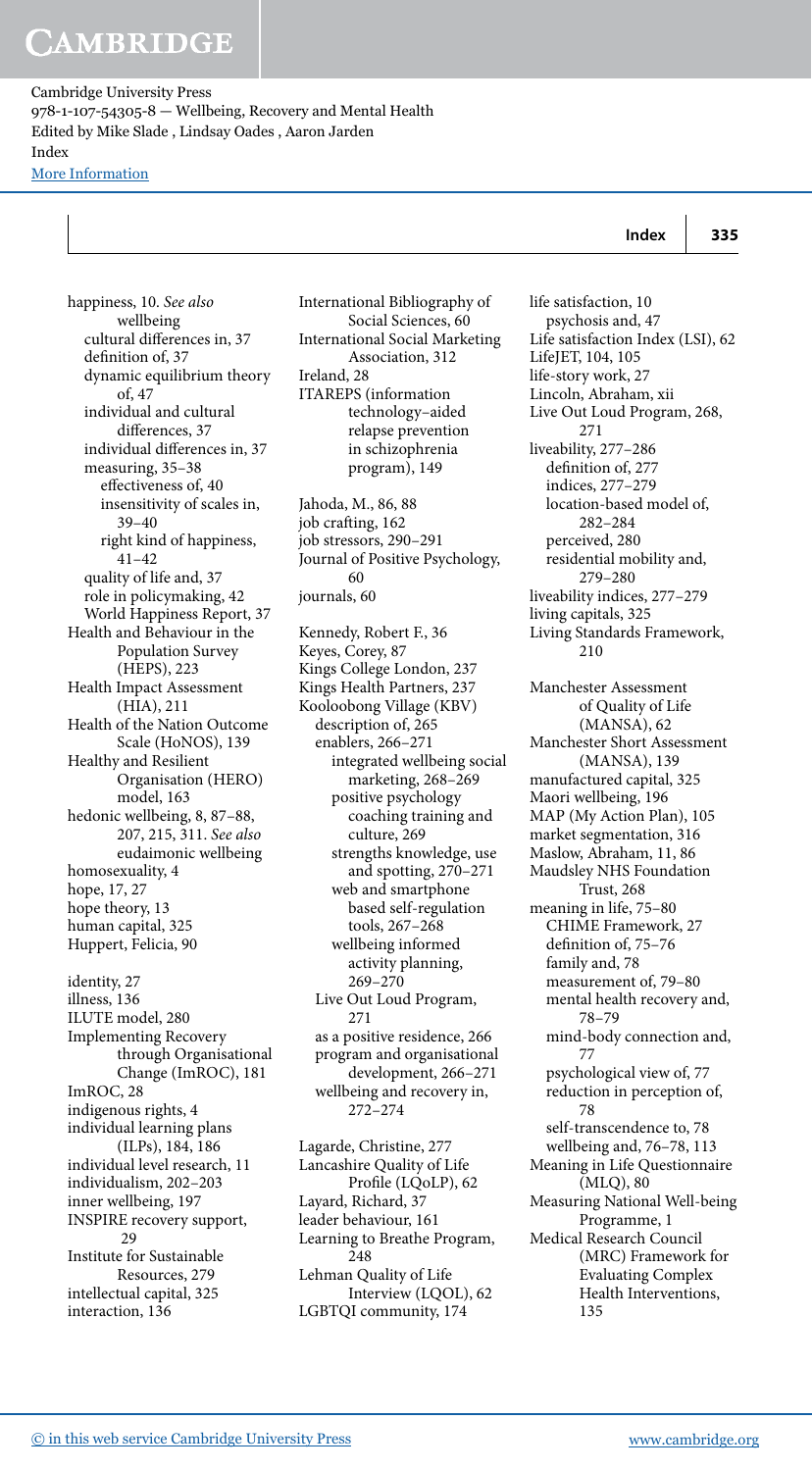### **336 Index**

 MEDLINE, 60 mental health, 86–94 antecedents of, 91 Complete State Model of, 87 consequences of, 91–93 defined, 10, 231 disease-based model of, 289–290 health-based model of, 289–290 history, 86–87 measuring, 38–39 reasons for, 35–38 mobile health for, 149–153 modeling and measuring, 87 models, 89-90, 218-219 positive, 87 prevalence of, 90–91 recovery, 93–94 role in policymaking, 42 serious mental health conditions, 169 recovery, 175 stigma, 175 severe and enduring mental illness, 221 work and, 290 work as determinant of, 290–291 work losses and medical visits attributed to, 92 Mental Health Act 2014 (Victoria), 211 Mental Health (Compulsory Assessment and Treatment) Act, 209 Mental Health Continuum– Long Form (MHC–LF), 90–91 Mental Health Continuum– Short Form (MHC–SF), 39 , 88–89 Mental Health Foundation, 60 mental health promotion, 232–233 Mental Health Promotion Team, 268 mental health recovery, meaning in life and, 78–79 mental health services, 218 implementation of, 106–107 organisational development of, 106–107 support to recovery, 28–30

 mental illness, 218 mental wellbeing defined, 218 distribution of, 223–224 in dual continuum model, 219–220 measurement of, 221–223 Mental Well-being Impact Assessment (MWIA) toolkit, 233–237 application in the workplace, 236–237 core protective factors, 235–236 happier@work programme, 236–237 in Kooloobong Village's Five Enablers model, 270 Midlife in the United Stated (MIDUS), 87, 90-91, 96–97 Mind, 60 mind-body connection, 77 Mindful Education, 255 Mindful Language, 255 Mindful Schools, 255 mindfulness, 17 , 255–256 Mindfulness in Schools Project, 255 MindUp, 255 Mobile Assessment and Treatment for Schizophrenia (MATS), 149 mobile health (mHealth), 147–153 apps, 148 for mental health, 149–153 sensors, 152–153 smartphone interventions, 150–152 texting interventions, 149–150 mobile technologies in, 147–148 overview, 148–149 model of goal-directed behaviour (MGB), 315 MONARCA smartphone software, 152-153 motivation, 173–174 *Motivation and Personality* (Maslow), 11 music, 18 My Action Plan (MAP), 105 myCompass, 150

 narrative synthesis, 26 narrative therapy, 27 National Health and Medical Research Council, 99 natural capital, 325 need-supportive parenting, 300–306 attachment theory, 300–301 autonomy and, 302 autonomy support in, 303 importance of, 300–302 in recovery context, 303–306 self-determination theory and, 302 warmth vs. hostility in, 301 negative emotions, xii, 112 negative personality traits, xii neuroimaging, 40 New Economics Foundation, 60, 185, 268 New Freedom Commission on Mental Health, 169 New Zealand indigenous rights in, 18 mental health services in, 28 perception of liveability in, 279 wellbeing policy in, 207–211 'No Health without Mental Health' strategy, 181 non-Western cultures Chinese culture, 194–195 defined, 194 future research on wellbeing in, 199–200 inner wellbeing in, 197 Maori wellbeing, 196 recovery-oriented mental health services in, 200–203 peer support services, 200–201 social wellbeing, 202–203 strengths-based intervention, 202 wellbeing-oriented engagement with service users, 201–202 Thai concept of wellbeing, 196 wellbeing in, 194–203 concepts and models, 195–197 wellbeing research in, 197–199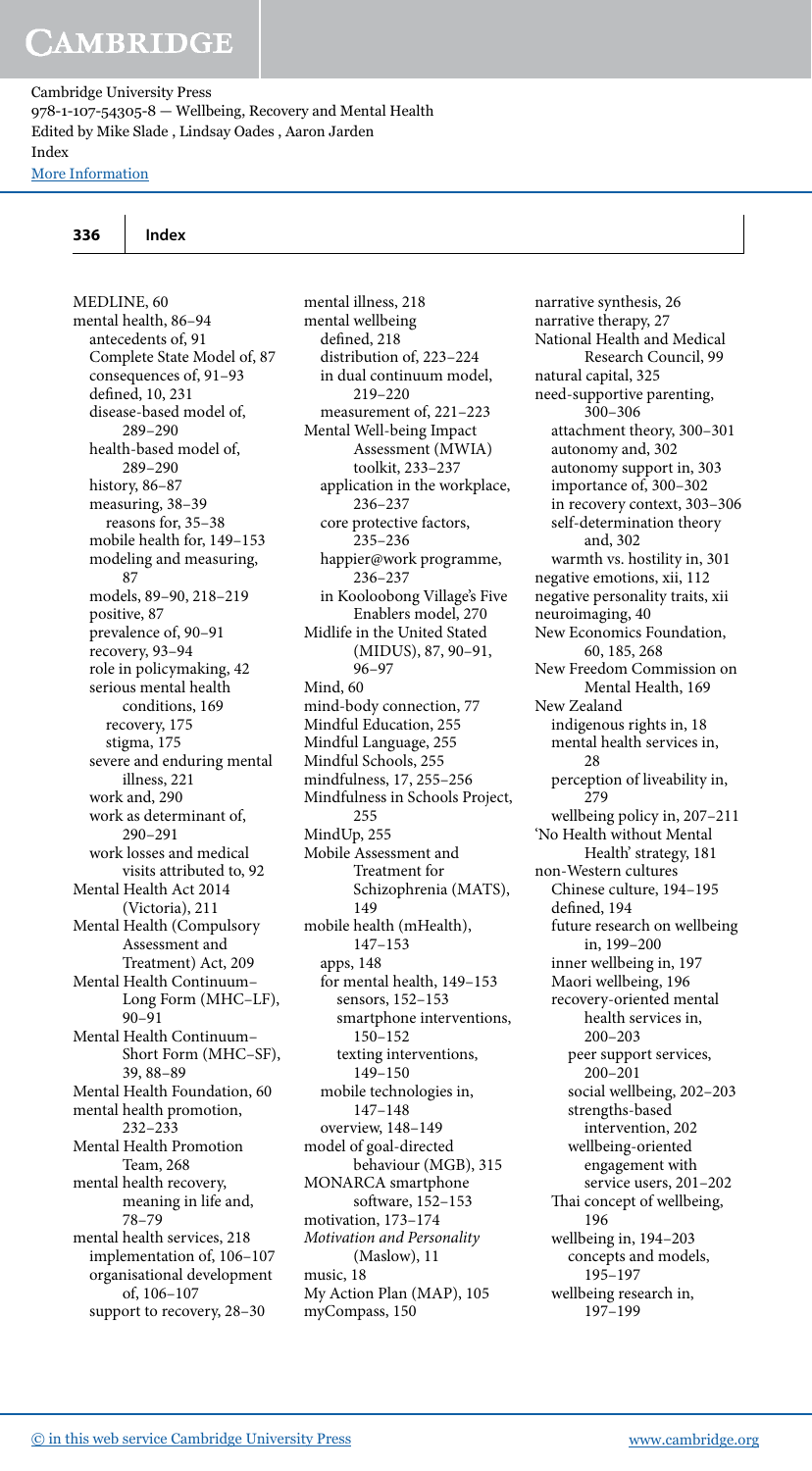## **CAMBRIDGE**

Cambridge University Press 978-1-107-54305-8 — Wellbeing, Recovery and Mental Health Edited by Mike Slade , Lindsay Oades , Aaron Jarden Index [More Information](www.cambridge.org/9781107543058)

# **Index 337**

 occupational health, 239 Office of National Statistics (ONS), 216 Olstrom, Elinor, 185 optimal wellbeing, 10 optimism, 27 Organization for Economic Cooperation and Development (OECD), 36 , 195 , 207 , 210 , 222 Ormerod, Paul, 38–39 otherness, 2 parenting, 300–306 attachment theory, 300–301 authoritarian, 301 authoritative, 301 autonomy and, 302 autonomy support in, 303 demandingness vs. permissiveness in, 301 importance of, 300–302 in recovery context, 303–306 self-determination theory and, 302 warmth vs. hostility in, 301 participant orientation, 314–321 Partners in Recovery, 28 Partnership for Child Development, 245 Partnership Project, 29 peer support, 240, 328-329 peer support officers, 161 Penn Resiliency Program, 248 PERA scale, 90 Pere, Rose, 195 Perkins, Rachel, 181 PERMA theory of wellbeing, 1, 112 PERMA-Profiler, 90 personal growth, 88 personal recovery, 25 achievement of goals, 187 conceptual framework for, 26 subjective measures of, 187 Personal Wellbeing Index (PWI), 62, 202 Personalized Real-Time Intervention for Stabilizing Mood (PRISM), 150–151 person-based CBTp, 50 Peterson, Paul, 87

 philosophers, 7 philosophy, 215 population-level wellbeing, 215–228 . *See also* community-level wellbeing Eastern traditions and, 215–216 emerging consensus, 217–218 government's role in, 216–217 mental health models, 218–219 philosophy and, 215 psychology and, 216 Rose hypothesis, 220 social science and, 216 wellbeing promotion, 224–227 positioning in social marketing, 316–317 Positive Affect and Negative Affect Scale (PANAS), 87–88 positive appraisal, 120 positive communication, 122 positive education, 245–260 domains of positive functioning framework, 250–255 in recovery of students, 258–259 in schools, 257–258 mindfulness and, 255–256 psycho-social functioning and, 255–256 schools learning case, 246 mental health case, 246 reasons for teaching wellbeing, 246 support of student wellbeing, 247–250 as well-being enhancing institutions, 245 well-being intervention and, 255–256 Positive Education Practices Framework, 249 positive emotions, 113 positive functioning, 87 positive interventions, 1 positive introduction, 117 positive memories, 112 positive mental health, 87

 positive mood set-points, 47 positive psychology, 11–12 coaching training and culture, 269 core domains, 175 definition of, 11 evidence base, 12–13 in recovery learning communities, 169, 174–177 , 178–179 theories of, 13 *Positive Psychology: An Introduction* (Seligman and Csikszentmihalyi), 11 positive psychology interventions (PPIs), 13–20 efficacy of, 14 Positive Psychotherapy Inventory (PPI), 139 positive psychotherapy (PPT), 111–127 assumptions in, 113–116 caveats, 126 clinical depictions and vignettes, 122–123 empirical evidence, 123–126 empowerment and, 28 measures of, 18 modifying for other populations, 134–135 overview, 111, 133 PERMA model, 112 process and practice, 116–122 service user and generic views on, 136 session-by-session overview of, 118 signature strengths, 112 standard 14-session, 134 summary of studies, 124 theory, 112 WELLFOCUS PPT, 126 positive residence, 266 positive tertiary education, 265–274 future of, 274 Kooloobong Village (KBV), 265 enablers, 266–271 Live Out Loud Program, 271 as a positive residence, 266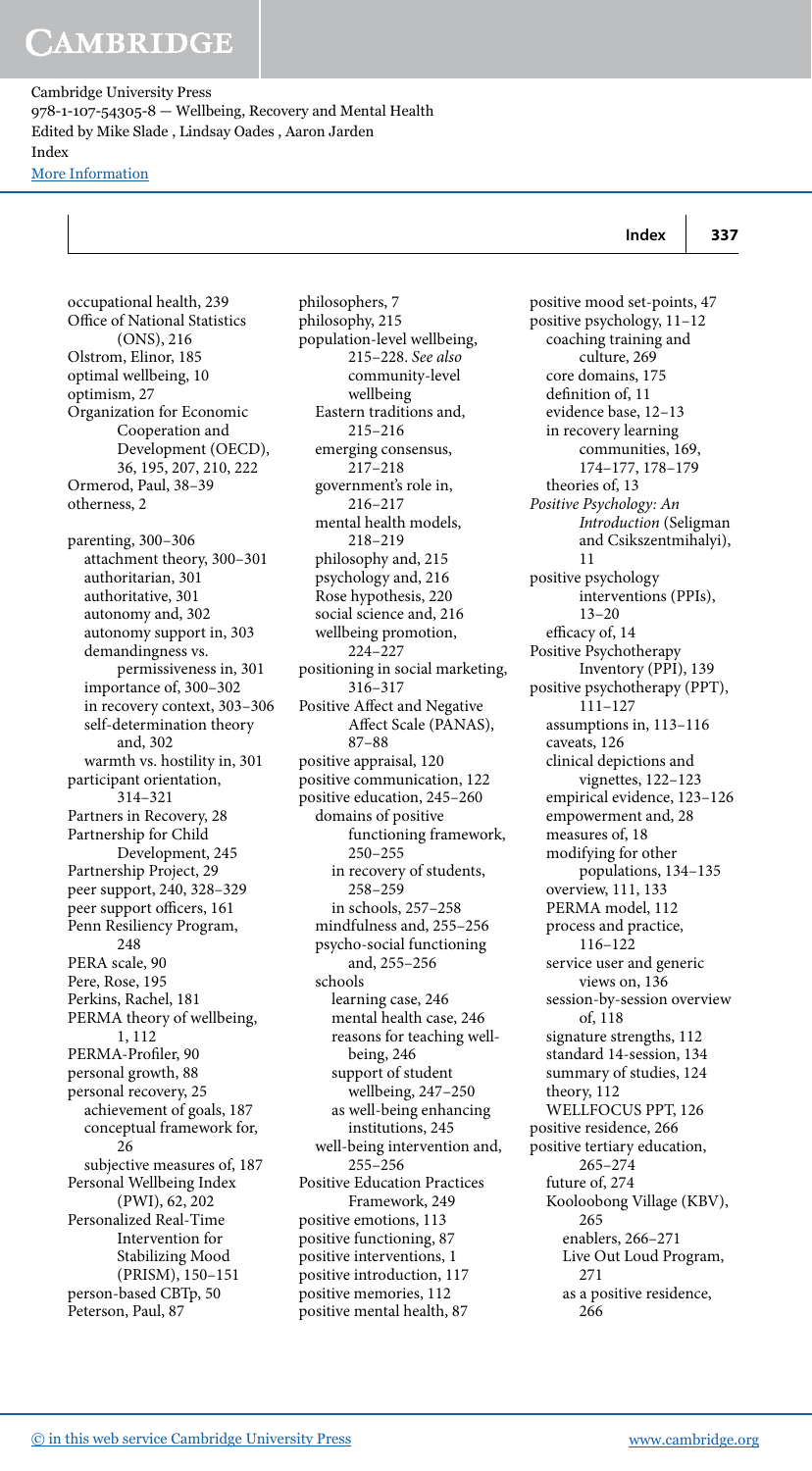## **CAMBRIDGE**

Cambridge University Press 978-1-107-54305-8 — Wellbeing, Recovery and Mental Health Edited by Mike Slade , Lindsay Oades , Aaron Jarden Index [More Information](www.cambridge.org/9781107543058)

positive tertiary education (*cont.*) wellbeing and recovery in, 272–274 overview, 265 program and organisational development, 266–271 integrated wellbeing social marketing, 268–269 positive psychology coaching training and culture, 269 strengths knowledge, use and spotting, 270–271 web and smartphone based self-regulation tools, 267–268 wellbeing informed activity planning, 269–270 wellbeing and, 265–266 positive wellbeing, 10 positive youth development, 248 posttraumatic growth (PTG), 159 posttraumatic stress disorders (PTSD), 159 P-Process model, 315 PRECEDE-PROCEED model, 315 Property Council of Australia, 279 Prozac, xi psychiatric illness, 219–220 Psychiatric Rehabilitation Journal, 60 Psychological Capital, 160 Psychological General Wellbeing Index (PGWI), 62 psychological recovery, 99–103 definition of, 99 stages of, 100 *Psychological Recovery* (Andressen), 100 psychological wellbeing, 9, 13, 87 , 88 psychology, 216 neglected missions of, 11 psychosis, 304 cognitive behavior therapy for, 48–49 cognitive-behavioural interventions in, 46–57 life satisfaction and, 47

 positive interventions in, 48–49 positive mood set-points, 47 subjective wellbeing in, 47–48 wellbeing in, 59–72 psychotherapy, xii, 111-112 PsycINFO, 60 purpose in life, 27, 75-76, 88 quality of life, 188, 278 Quality of Life Enjoyment and Satisfaction Questionnaire (Q-LES-Q), 62 Quality of Life Inventory (QOLI), 62 Quality of Life Survey report, 209 Queensland University of Technology (QUT), 279 racial segregation, 4 Rapp, C., 104 recognition, 240 recovery, 93–94 , 174–177 clinical, 24–25 compared with other wellbeing theories, 101 critiques of, 3–4 definition of, 2 in emergency services, 157–164 focus of, 102 implementing, 2–3 as an individual process, 102–103 intersection between wellbeing and, 2 meaning in life and, 79 measuring, 38–39 reasons for, 35–38 mental health policy and, 25–26 need-supportive parenting and, 303–306 overview, 24 personal, 25, 26 possible future, 327–329 citizenship, 329 co-production, 327–328 peer support, 328–329 psychological, 99–103 support from mental health services, 28–30 wellbeing and, 324–330

Recovery Colleges, 29, 30, 178, 181–192 co-production in, 184–186 educational vs. therapeutic model, 181 future directions, 189–192 history, 181 key defining features, 182–184 outcomes, 187–189 achievement of personal recovery goals, 187 achievement of socially valued goals, 188 impact on staff, 189 quality of life and wellbeing, 188 quality of recoverysupporting care, 187 service use and costeffectiveness, 188-189 subjective measures of personal recovery, 187 Recovery Education Centres. *See* Recovery Colleges Recovery Innovations, 181 recovery learning communities (RLCs), 169–179 atmosphere/voluntariness, 171–172 compassionate human interactions in, 172–173 conceptual framework for, 170 development of, 169 emergence of, 169 opportunities, 173–174 peer support, 177 peer-run and staffed organizations, 170–171 positive psychology and, 174–177 , 178–179 recovery and, 174–177 self-agency, 171–172 social networks and, 174 value and well-being connections, 176 reflection, 239 REFOCUS Intervention, 29–30 relationship, 113, 254 relationship capital, 325 residential mobility, 279–280 resilience, 172–173 , 239–240 resilience education, 248 Rethink, 60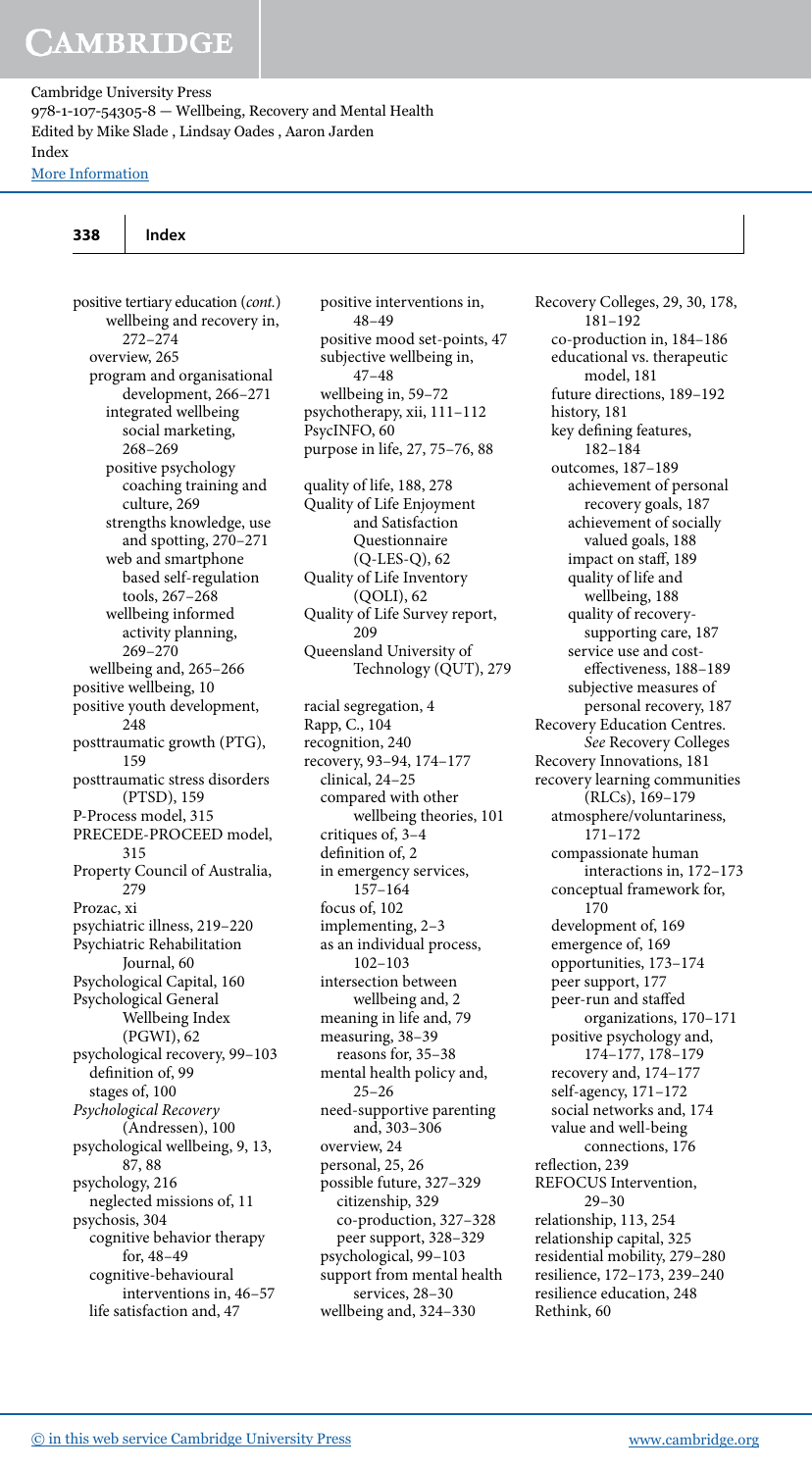reward, 240

Cambridge University Press 978-1-107-54305-8 — Wellbeing, Recovery and Mental Health Edited by Mike Slade , Lindsay Oades , Aaron Jarden Index [More Information](www.cambridge.org/9781107543058)

**Index 339**

 Rogers' Empowerment Scale (RES), 139 Rose, Geoffrey, 220 Rose hypothesis, 220 Rosenberg Self-Esteem Scale (RSES), 139 RULER Program, 248 Rusk, R.D., 11 Ryff, Carol, 87 Ryf 's Scales of psychological wellbeing (RSPW), 62 salutogenic wellbeing, 158–159 Sarkozy, Nicolas, 36 satisficing versus maximizing exercise, 122 Savoring Beliefs Inventory (SBI), 139 savouring, 18 savouring exercise, 122 Scale for the Assessment of Wellbeing (SAWB), 62 schizophrenia, 2, 49, 304 schools. *See also* tertiary education learning case, 246 mental health case, 246 reasons for teaching wellbeing, 246 support of student wellbeing, 247–250 as well-being enhancing institutions, 245 Schopenhauer, Arthur, xi Scotland, 28 selective serotonin reuptake inhibitors (SSRIs), xi self determination theory, 1, 13 , 304 self-acceptance, 88 self-compassionate writing, 19 self-determination theory (SDT), 101, 176, 302 self-efficacy, 173-174 self-regulated learning, 248 Seligman, A., 89–90 Seligman, Martin, 11, 87 Sense of Coherence Scale (SCS), 139 sensors, 152–153 serious mental health conditions (SMHC), 169 recovery, 175 stigma, 175

 severe and enduring mental illness (SEMI), 221 Short Depression-Happiness Scale (SDHS), 139 Short Form (SF), 62 Signature Strength Questionnaire, 117 signature strengths, 112 significance in life, 75-76 65% barrier, xi-xii smartphone based selfregulation tool, 267–268 smartphone interventions, 150–152 Snaith-Hamilton Pleasure Scale (SHPS), 62 snipers, training of, xii Snow, John, 86 Social Adjustment Scale II (SAS-II), 62 social capital, 325 social coherence, 88 social contribution, 88 social good, 313 social growth, 88 social integration, 88 social marketing, 311–321 competition in, 317–318 critical thinking in, 318 definition of,  $312-313$  integrated wellbeing, 268–269 mix, 317 participant orientation in, 314–321 research and insight in, 314–315 segmentation and positioning of, 316–317 social good in, 313 systems thinking in, 318–319 theory in, 315 value creation in, 319–321 social networks, 174 social science, 216 Social Services Abstracts, 60 social support, 160–161 social value, 320 social wellbeing, 9, 87, 88, 202–203 social-emotional learning, 249 societal value, 320 Sociological Abstracts, 60 Sovereign New Zealand Wellbeing Index, 39

 spiritual assessments, 27 Stiglitz, Joseph, 36 stigma, 2 Strengths and Difficulties Questionnaire (SDQ), 220 strengths knowledge, 270–271 strengths model of case management, 28 strengths spotting, 270–271 strengths theories, 13 strengths use, 270–271 strengths-based CBTp, 50–56 clinical applications, 50–56 clinical groups no response to traditional CBTp, 54–56 responded to treatment but levels of subjective wellbeing remain low, 53–54 responded well and have little or no residual psychotic symptoms, 50–53 Subjective Exercise Experiences Scale (SEES), 62 subjective level research, 11 Subjective Satisfaction with Life Scale (SSLS), 62 subjective wellbeing, 9 . *See also* wellbeing adaptive mechanisms, 47 measuring, 38–39 challenges in, 39–42 insensitivity of scales in, 39–40 in psychosis, 47–48 Subjective Wellbeing under Neuroleptics Scale (SWN), 62 Substance Abuse and Mental Health Services Administration, 93 SuperFriend study, 295 Supporting Goal Thriving (Working Practices 3), 29 systems thinking, 318–319 Tangata Whaiora, 195 Te Wheke model of wellbeing, 196 technology-based self-service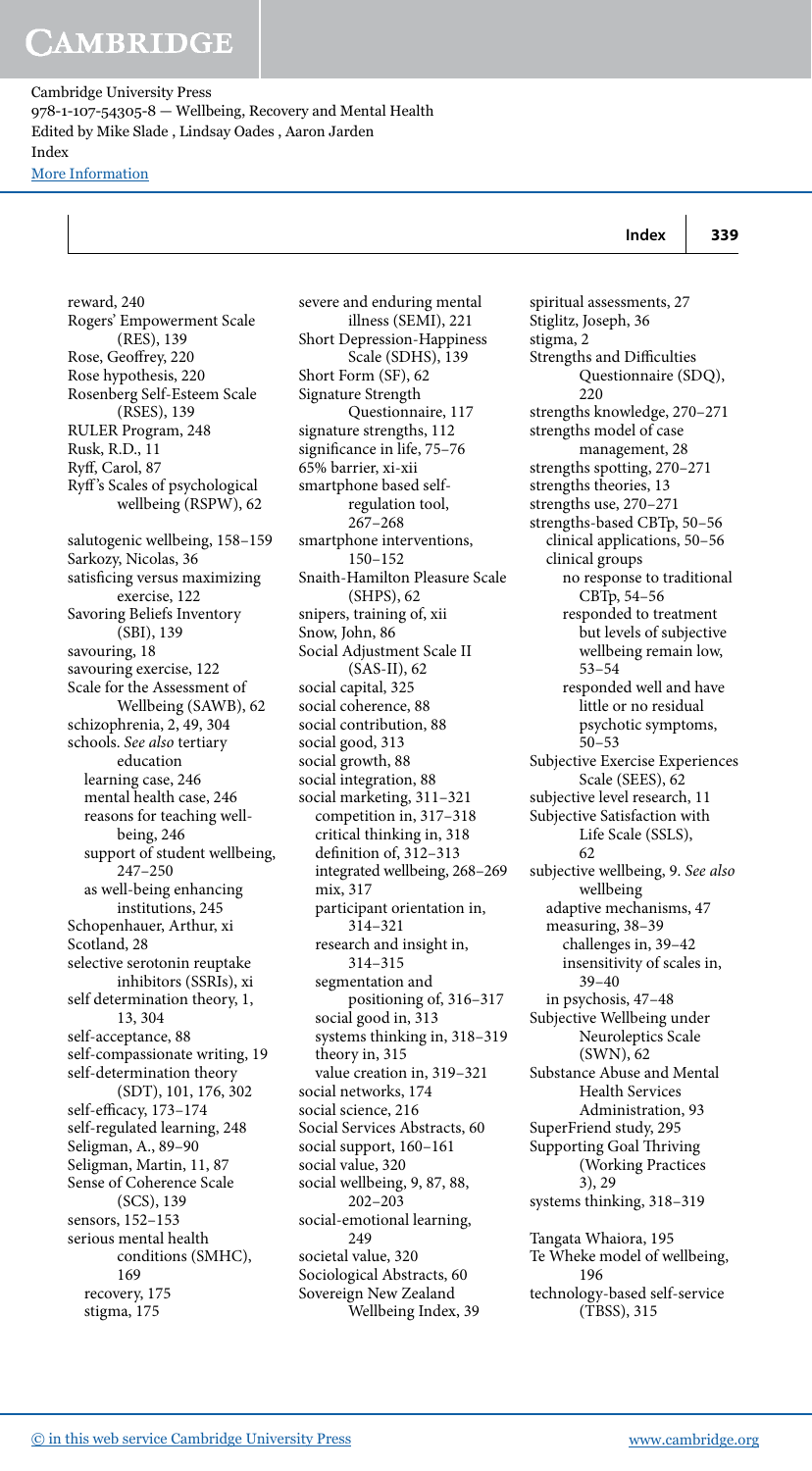### [More Information](www.cambridge.org/9781107543058)

| 340<br>Index |
|--------------|
|--------------|

tertiary education, 265-274. *See also* positive education future of, 274 Kooloobong Village (KBV), 265 enablers, 266–271 Live Out Loud Program, 271 as a positive residence, 266 wellbeing and recovery in, 272–274 overview, 265 program and organisational development, 266–271 integrated wellbeing social marketing, 268–269 positive psychology coaching training and culture, 269 strengths knowledge, use and spotting, 270–271 web and smartphone based self-regulation tools, 267–268 wellbeing informed activity planning, 269–270 wellbeing and, 265–266 texting interventions, 149–150 Thai concept of wellbeing, 196 Toi Te Ora program, 209 Torres Strait Island natives, 196 , 210–211 Towards Wellbeing Service Specifications, 209 Transcendent Principle of Personhood, 4 Transformation Center (TC), 169 transformational leaders, 161–162 Transtheoretical Model of Change, 26 Treaty of Waitangi (1840), 209 Tree of Life therapy, 27 Understanding Values and Treatment Preferences (Working Practices 1), 29 UNESCO, 245 United Nations, 36 *United Nations Declaration on the Rights of Indigenous Peoples* , 211

 urban liveability, 277–286 definition of, 277 indices, 277–279 location-based model of, 282–284 perceived, 280–282 residential mobility and, 279–280 UrbanSim model, 280–282 value creating, 319–321 definition of, 319 ecological, 320 emotional, 320 social, 320 societal, 320 value-in-behavior, 320 value-in-exchange, 319 value-in-use, 320 values education, 249 Victorian Competition & Efficiency Commission, 278 , 279 Victorian Health Promotion (VicHealth), 293 Victorian WorkCover Authority, 293 virtues, 252, 254 Virtues in Action Character Strengths model, 112 vocation, 174 voting rights, 4 Warwick-Edinburgh Mental Well-Being Scale (WEMWBS), 39, 139, 188, 223 Waters, LE., 11 web-based self-regulation tool, 267–268 wellbeing, 35–42 . *See also* happiness accounting, 325 in Australia, 207–211 community-level, 231–242 definition of, 1-2, 7-8, 9, 10, 15-16, 35, 207-208, 311–312 economics, 324 in emergency services, 157–164 emotional (or hedonic), 87–88 eudaimonic, 311 eudomonic, 207, 215

 in general population, 215–228 hedonic, 207, 215, 311 informed activity planning, 269–270 intersection between recovery and, 3 literacy, 325–327 meaning in life and, 76–78 measuring, 38–39 effectiveness of, 40 insensitivity of scales in, 39–40 reasons for, 35–38 right kind of wellbeing, 41–42 mental, 218 , 219–220 models, 218–219 in New Zealand, 207–211 in non-Western cultures, 194–203 parenting and, 300–306 PERMA model, 13, 113 positive education and, 265–266 possible future, 324–327 promotion of, 224–227 psychological, 88 recovery and, 324–330 recovery colleges and, 188 role in policymaking, 42 salutogenic, 158–159 scientific constructs of, 8 social marketing of, 311–321 theories of, 12 wellbeing enhancing workplaces, 289-296. *See also* workplace wellbeing interventions creating, 291–293 harm prevention in, 292 in practice, 293–296 preventing stressful conditions in, 292 promoting the positive in, 292–293 success factors in, 295 wellbeing in psychosis, 59–72 changes in, 68 conceptual framework for, 60–68 coding, 69 dynamic, 70–72 static, 68–70 measurement of, 61 overview, 59

 United States, 28 Upanishads, 215–216